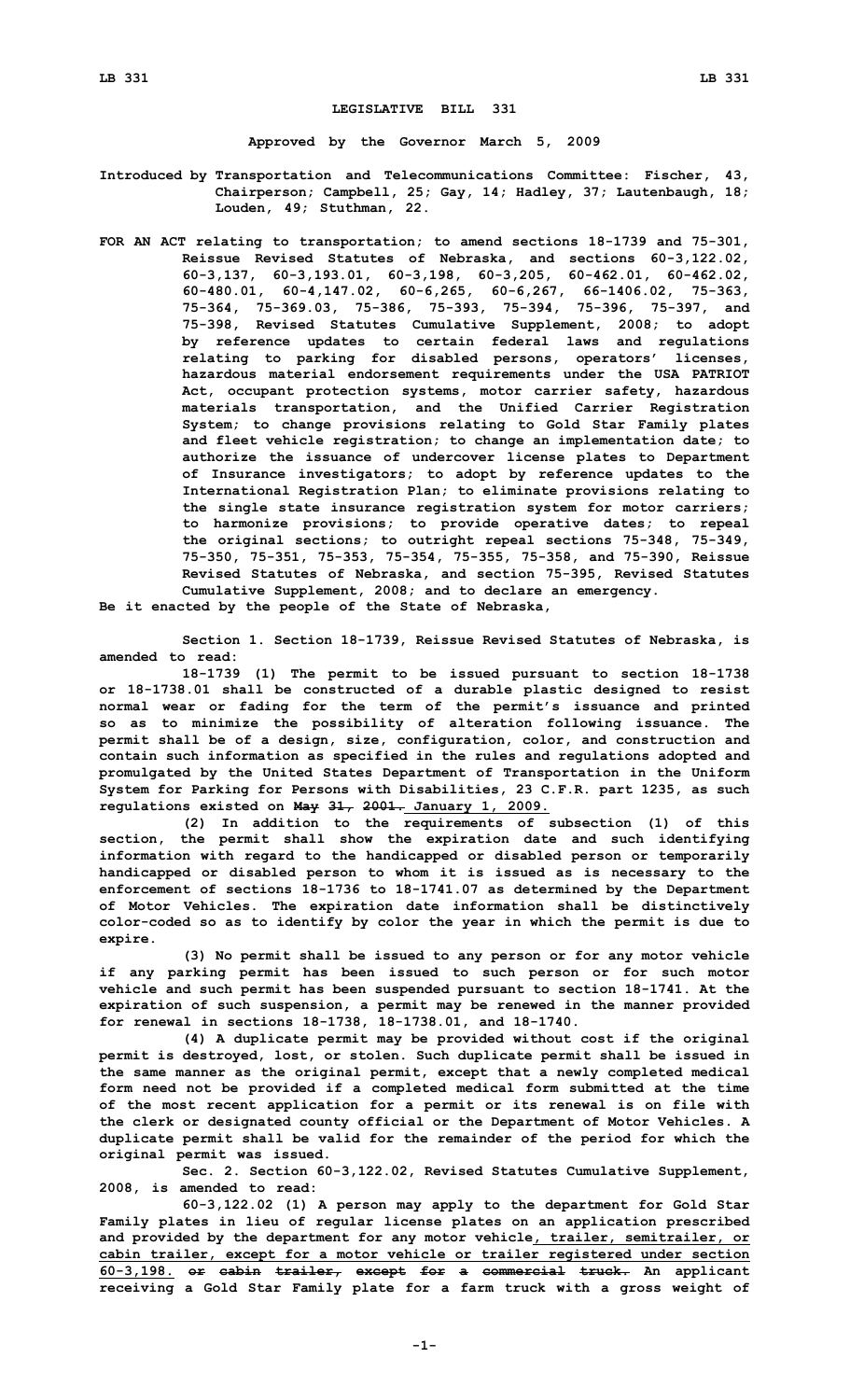**over sixteen tons shall affix the appropriate tonnage decal to the plate. The department shall make forms available for such applications through the county treasurers or designated county officials. The license plates shall be issued upon payment of the license fee described in subsection (2) of this section and furnishing proof satisfactory to the department that the applicant is <sup>a</sup> surviving spouse, whether remarried or not, or an ancestor, including <sup>a</sup> stepparent, <sup>a</sup> descendant, including <sup>a</sup> stepchild, <sup>a</sup> foster parent or <sup>a</sup> person in loco parentis, or <sup>a</sup> sibling of <sup>a</sup> person who died while in good standing on active duty in the military service of the United States. Only one motor vehicle or trailer owned by the applicant shall be so licensed at any one time.**

**(2)(a) Each application for initial issuance of consecutively numbered Gold Star Family plates shall be accompanied by <sup>a</sup> fee of fifteen dollars. An application for renewal of such plates shall be accompanied by <sup>a</sup> fee of fifteen dollars. County treasurers or designated county officials collecting fees for renewals pursuant to this subdivision shall remit them to the State Treasurer. The State Treasurer shall credit five dollars of the fee for initial issuance and renewal of such plates to the Department of Motor Vehicles Cash Fund and ten dollars of the fee to the Nebraska Veteran Cemetery System Operation Fund.**

**(b) Each application for initial issuance of personalized message Gold Star Family plates shall be accompanied by <sup>a</sup> fee of forty dollars. An application for renewal of such plates shall be accompanied by <sup>a</sup> fee of forty dollars. County treasurers or designated county officials collecting fees for renewals pursuant to this subdivision shall remit them to the State Treasurer. The State Treasurer shall credit thirty dollars of the fee for initial issuance and renewal of such plates to the Department of Motor Vehicles Cash Fund and ten dollars of the fee to the Nebraska Veteran Cemetery System Operation Fund.**

**(3) When the department receives an application for Gold Star Family plates, the department shall deliver the plates to the county treasurer or designated county official of the county in which the motor vehicle or cabin trailer is registered. The county treasurer or designated county official shall issue Gold Star Family plates in lieu of regular license plates when the applicant complies with the other provisions of the Motor Vehicle Registration Act for registration of the motor vehicle or cabin trailer. If Gold Star Family plates are lost, stolen, or mutilated, the licensee shall be issued replacement license plates upon request and without charge.**

**(4) The owner of <sup>a</sup> motor vehicle or cabin trailer bearing Gold Star Family plates may apply to the county treasurer or designated county official to have such plates transferred to <sup>a</sup> motor vehicle other than the vehicle for which such plates were originally purchased if such vehicle is owned by the owner of the plates. The owner may have the unused portion of the fee for the plates credited to the other vehicle which will bear the plates at the rate of eight and one-third percent per month for each full month left in the registration period. Application for such transfer shall be accompanied by <sup>a</sup> fee of three dollars. Fees collected pursuant to this subsection shall be remitted to the State Treasurer for credit to the Department of Motor Vehicles Cash Fund.**

**(5) If the cost of manufacturing Gold Star Family plates at any time exceeds the amount charged for license plates pursuant to section 60-3,102, any money to be credited to the Nebraska Veteran Cemetery System Operation Fund shall instead be credited first to the Highway Trust Fund in an amount equal to the difference between the manufacturing costs of Gold Star Family plates and the amount charged pursuant to section 60-3,102 with respect to such plates and the remainder shall be credited to the Nebraska Veteran Cemetery System Operation Fund.**

**Sec. 3. Section 60-3,137, Revised Statutes Cumulative Supplement, 2008, is amended to read:**

**60-3,137 Each insurance company doing business in this state shall provide information shown on each automobile liability policy issued in this state as required by the department pursuant to sections 60-3,136 to 60-3,139 for inclusion in the motor vehicle insurance data base in a form and manner acceptable to the department. Any person who qualifies as <sup>a</sup> self-insurer under sections 60-562 to 60-564 or any person who provides financial responsibility under sections 75-348 to 75-358 or 75-392 to 75-399 shall not be required to provide information to the department for inclusion in the motor vehicle insurance data base.**

**Sec. 4. Section 60-3,193.01, Revised Statutes Cumulative Supplement, 2008, is amended to read:**

**60-3,193.01 For purposes of the Motor Vehicle Registration Act, the International Registration Plan is adopted and incorporated by reference as**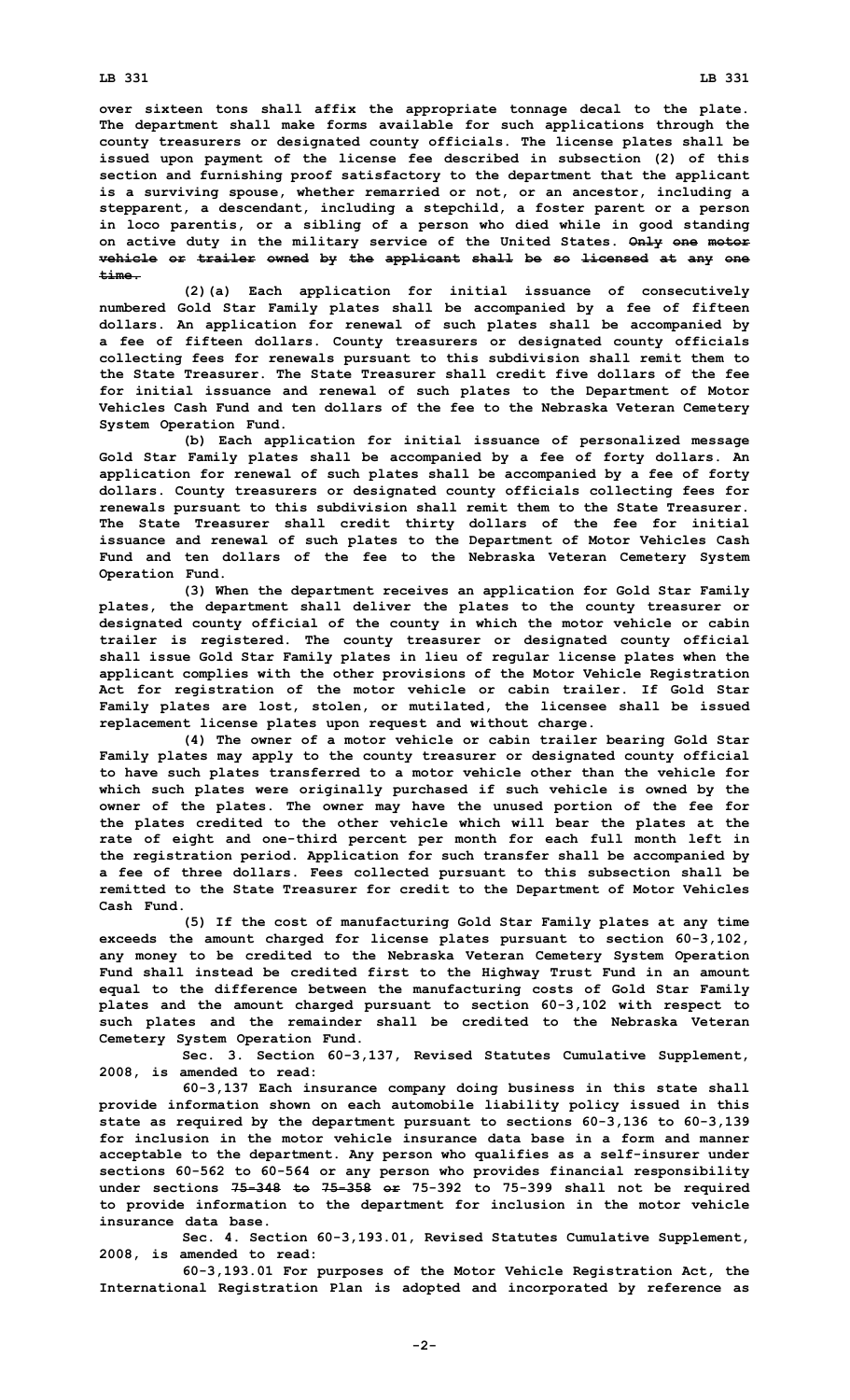**Sec. 5. Section 60-3,198, Revised Statutes Cumulative Supplement, 2008, is amended to read:**

**60-3,198 (1) Any owner engaged in operating <sup>a</sup> fleet of apportionable vehicles in this state in interjurisdiction commerce may, in lieu of registration of such apportionable vehicles under the general provisions of the Motor Vehicle Registration Act, register and license such fleet for operation in this state by filing <sup>a</sup> statement and the application required by section 60-3,203 with the Division of Motor Carrier Services of the department. The statement shall be in such form and contain such information as the division requires, declaring the total mileage operated by such vehicles in all jurisdictions and in this state during the preceding year and describing and identifying each such apportionable vehicle to be operated in this state during the ensuing license year. Upon receipt of such statement and application, the division shall determine the total fee payment, which shall be equal to the amount of fees due pursuant to section 60-3,203 and the amount obtained by applying the formula provided in section 60-3,204 to <sup>a</sup> fee of thirty-two dollars per ton based upon gross vehicle weight of the empty weights of <sup>a</sup> truck or truck-tractor and the empty weights of any trailer or combination thereof with which it is to be operated in combination at any one time plus the weight of the maximum load to be carried thereon at any one time, and shall notify the applicant of the amount of payment required to be made. Mileage operated in noncontracting reciprocity jurisdictions by apportionable vehicles based in Nebraska shall be applied to the portion of the formula for determining the Nebraska injurisdiction fleet distance.**

**Temporary authority which permits the operation of <sup>a</sup> fleet or an addition to <sup>a</sup> fleet in this state while the application is being processed may be issued upon application to the division if necessary to complete processing of the application.**

**Upon completion of such processing and receipt of the appropriate fees, the division shall issue to the applicant <sup>a</sup> sufficient number of distinctive registration certificates which provide <sup>a</sup> list of the jurisdictions in which the apportionable vehicle has been apportioned, the weight for which registered, and such other evidence of registration for display on the apportionable vehicle as the division determines appropriate for each of the apportionable vehicles of his or her fleet, identifying it as <sup>a</sup> part of an interjurisdiction fleet proportionately registered. All fees received as provided in this section shall be remitted to the State Treasurer for credit to the Motor Carrier Services Division Distributive Fund.**

**The apportionable vehicles so registered shall be exempt from all further registration and license fees under the Motor Vehicle Registration Act for movement or operation in the State of Nebraska except as provided in section 60-3,203. The proportional registration and licensing provision of this section shall apply to apportionable vehicles added to such fleets and operated in this state during the license year except with regard to permanent license plates issued under section 60-3,203.**

**The right of applicants to proportional registration under this section shall be subject to the terms and conditions of any reciprocity agreement, contract, or consent made by the division.**

**When <sup>a</sup> nonresident fleet owner has registered his or her apportionable vehicles, his or her apportionable vehicles shall be considered as fully registered for both interjurisdiction and intrajurisdiction commerce when the jurisdiction of base registration for such fleet accords the same consideration for fleets with <sup>a</sup> base registration in Nebraska. Each apportionable vehicle of <sup>a</sup> fleet registered by <sup>a</sup> resident of Nebraska shall be considered as fully registered for both interjurisdiction and intrajurisdiction commerce.**

**(2) Mileage proportions for interjurisdiction fleets not operated in this state during the preceding year shall be determined by the division upon the application of the applicant on forms to be supplied by the division which shall show the operations of the preceding year in other jurisdictions and estimated operations in Nebraska or, if no operations were conducted the previous year, <sup>a</sup> full statement of the proposed method of operation.**

**(3) Any owner complying with and being granted proportional registration shall preserve the records on which the application is made for <sup>a</sup> period of three years following the current registration year. Upon request of the division, the owner shall make such records available to the division at its office for audit as to accuracy of computation and payments or pay the costs of an audit at the home office of the owner by <sup>a</sup> duly appointed representative of the division if the office where the records are maintained is not within the State of Nebraska. The division may enter into agreements with agencies of other jurisdictions administering motor vehicle registration**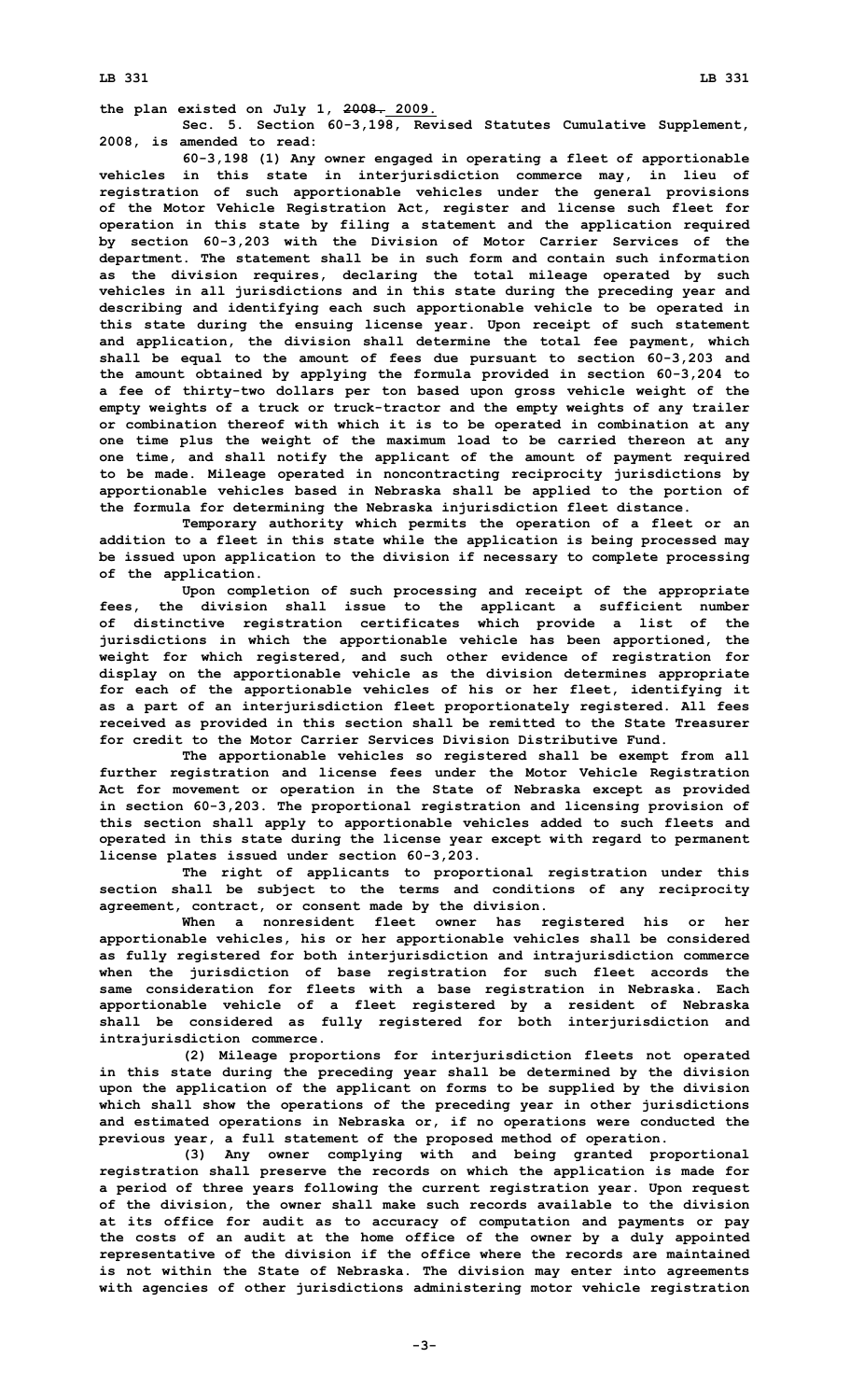**laws for joint audits of any such owner. All payments received to cover the costs of an audit shall be remitted by the division to the State Treasurer for credit to the Motor Carrier Division Cash Fund. No deficiency shall be assessed and no claim for credit shall be allowed for any license registration year for which records on which the application was made are no longer required to be maintained.**

**(4) If the division claims that <sup>a</sup> greater amount of fee is due under this section than was paid, the division shall notify the owner of the additional amount claimed to be due. The owner may accept such claim and pay the amount due, or he or she may dispute the claim and submit to the division any information which he or she may have in support of his or her position. If the dispute cannot otherwise be resolved within the division, the owner may petition for an appeal of the matter. The director shall appoint <sup>a</sup> hearing officer who shall hear the dispute and issue <sup>a</sup> written decision. Any appeal shall be in accordance with the Administrative Procedure Act. Upon expiration of the time for perfecting an appeal if no appeal is taken or upon final judicial determination if an appeal is taken, the division shall deny the owner the right to further registration for <sup>a</sup> fleet license until the amount finally determined to be due, together with any costs assessed against the owner, has been paid.**

**(5) Every applicant who licenses any apportionable vehicles under this section and section 60-3,203 shall have his or her registration certificates issued only after all fees under such sections are paid and, if applicable, proof has been furnished of payment, in the form prescribed by the director as directed by the United States Secretary of the Treasury, of the federal heavy vehicle use tax imposed by 26 U.S.C. 4481 of the Internal Revenue Code as defined in section 49-801.01.**

**(6) In the event of the transfer of ownership of any registered apportionable vehicle or in the case of loss of possession because of fire or theft or because the apportionable vehicle was wrecked, junked, or dismantled, its registration shall expire, except that if the registered owner applies to the division after such transfer or loss of possession and accompanies the application with the fee of one dollar and fifty cents, he or she may have assigned to another motor vehicle the registration identification of the motor vehicle so transferred or lost. If the assigned apportionable vehicle has <sup>a</sup> greater gross vehicle weight than the transferred or lost apportionable vehicle, the owner of the assigned apportionable vehicle shall additionally pay only the registration fee for the increased gross vehicle weight for the remaining months of the registration year based on the factors determined by the division in the original fleet application.**

**(6)(a) In the event of the transfer of ownership of any registered apportionable vehicle, (b) in the case of loss of possession because of fire, theft, or wrecking, junking, or dismantling of any registered apportionable vehicle, (c) when <sup>a</sup> salvage branded certificate of title is issued for any registered apportionable vehicle, (d) whenever <sup>a</sup> type or class of registered apportioned vehicle is subsequently declared by legislative act or court decision to be illegal or ineligible to be operated or towed on the public roads and no longer subject to registration fees and taxes, (e) upon trade-in or surrender of <sup>a</sup> registered apportionable vehicle under <sup>a</sup> lease, or (f) in case of <sup>a</sup> change in the situs of <sup>a</sup> registered apportionable vehicle to <sup>a</sup> location outside of this state, its registration shall expire, except that if the registered owner or lessee applies to the division after such transfer or loss of possession and accompanies the application with <sup>a</sup> fee of one dollar and fifty cents, he or she may have any remaining credit of vehicle fees and taxes from the previously registered apportionable vehicle applied toward payment of any vehicle fees and taxes due and owing on another registered apportionable vehicle. If such registered apportionable vehicle has <sup>a</sup> greater gross vehicle weight than that of the previously registered apportionable vehicle, the registered owner or lessee of the registered apportionable vehicle shall additionally pay only the registration fee for the increased gross vehicle weight for the remaining months of the registration year based on the factors determined by the division in the original fleet application.**

**(7) Whenever <sup>a</sup> Nebraska-based fleet owner files an application with the division to delete <sup>a</sup> registered apportionable vehicle from <sup>a</sup> fleet of registered apportionable vehicles (a) because of (a) the <sup>a</sup> transfer of ownership or (b) the loss of possession due to fire or theft or because the apportionable vehicle was wrecked, junked, or dismantled of the registered apportionable vehicle, (b) because of loss of possession due to fire, theft, or wrecking, junking, or dismantling of the registered apportionable vehicle, (c) because <sup>a</sup> salvage branded certificate of title is issued for the registered apportionable vehicle, (d) because <sup>a</sup> type or class of registered apportioned vehicle is subsequently declared by legislative act or court**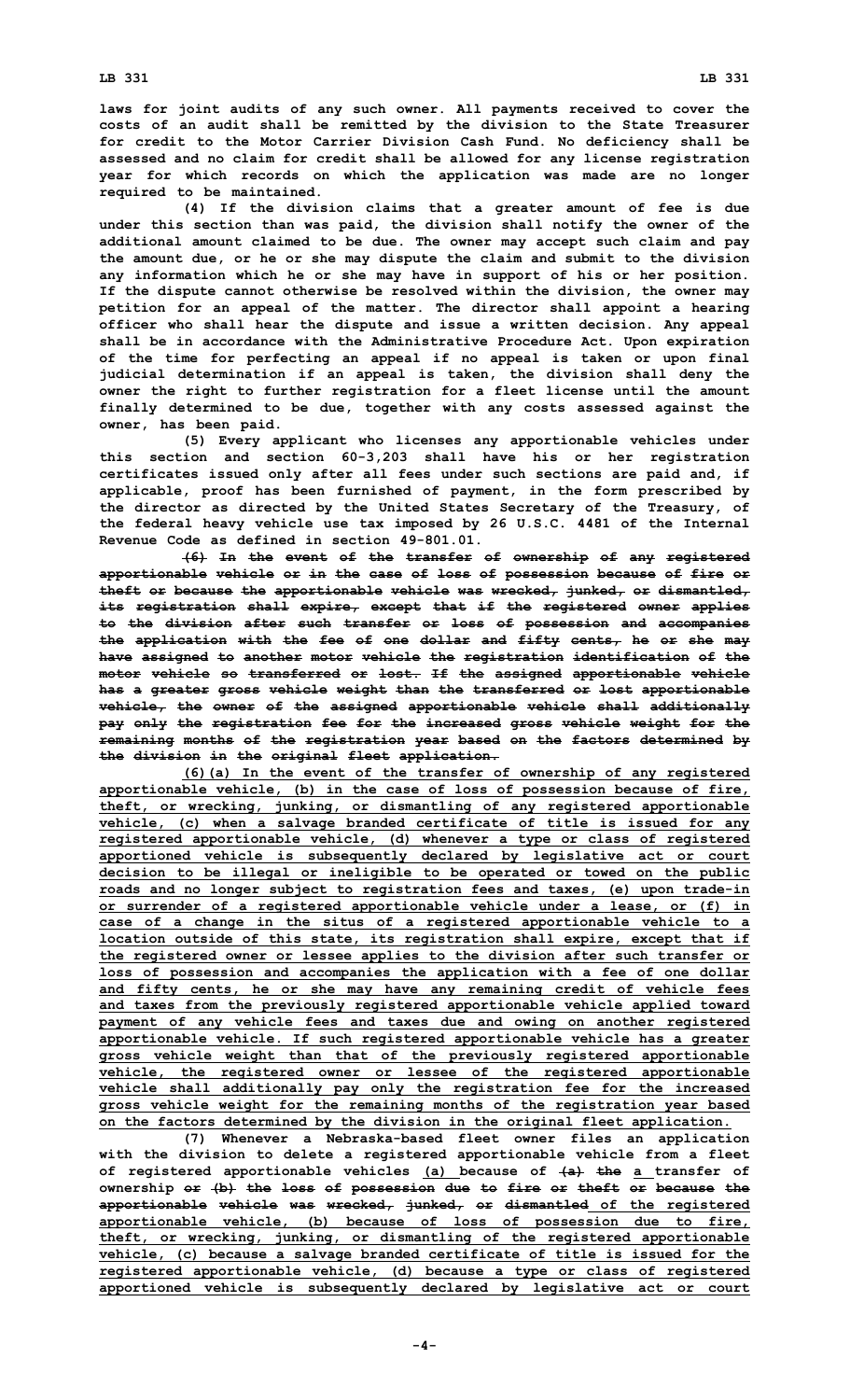**decision to be illegal or ineligible to be operated or towed on the public roads and no longer subject to registration fees and taxes, (e) because of <sup>a</sup> trade-in or surrender of the registered apportionable vehicle under <sup>a</sup> lease, or (f) because of <sup>a</sup> change in the situs of the registered apportionable vehicle to <sup>a</sup> location outside of this state, the registered owner may, by returning the registration certificate or certificates and such other evidence of registration used by the division or, if such certificate or certificates or such other evidence of registration is unavailable, then by making an affidavit to the division of such transfer or loss, receive <sup>a</sup> refund of that portion of the unused registration fee based upon the number of unexpired months remaining in the registration year from the date of transfer or loss. No refund shall be allowed for any fees paid under section 60-3,203. When such apportionable vehicle is transferred or lost within the same month as acquired, no refund shall be allowed for such month. Such refund may be in the form of <sup>a</sup> credit against any registration fees that have been incurred or are, at the time of the refund, being incurred by the registered apportionable vehicle owner. The Nebraska-based fleet owner shall make a claim for a refund under this subsection within the registration period or shall be deemed to have forfeited his or her right to the refund.**

**(8) Whenever <sup>a</sup> Nebraska-based fleet owner files an application with the division to delete <sup>a</sup> registered apportionable vehicle from <sup>a</sup> fleet of registered apportionable vehicles because the apportionable vehicle is disabled and has been removed from service, the registered owner may, by returning the registration certificate or certificates and such other evidence of registration used by the division or, in the case of the unavailability of such certificate or certificates or such other evidence of registration, then by making an affidavit to the division of such disablement and removal from service, receive <sup>a</sup> credit for that portion of the unused registration fee deposited in the Highway Trust Fund based upon the number of unexpired months remaining in the registration year. No credit shall be allowed for any fees paid under section 60-3,203. When such apportionable vehicle is removed from service within the same month in which it was registered, no credit shall be allowed for such month. Such credit may be applied against registration fees for new or replacement vehicles incurred within one year after cancellation of registration of the apportionable vehicle for which the credit was allowed. When any such apportionable vehicle is reregistered within the same registration year in which its registration has been canceled, the fee shall be that portion of the registration fee provided to be deposited in the Highway Trust Fund for the remainder of the registration year. The Nebraska-based fleet owner shall make a claim for a credit under this subsection within the registration period or shall be deemed to have forfeited his or her right to the credit.**

**(9) In case of addition to the registered fleet during the registration year, the owner engaged in operating the fleet shall pay the proportionate registration fee from the date the vehicle was placed into service or, if the vehicle was previously registered outside of Nebraska, the date the prior registration expired or the date Nebraska became the base jurisdiction for the fleet, whichever is first, for the remaining balance of the registration year. The fee for any permanent license plate issued for such addition pursuant to section 60-3,203 shall be the full fee required by such section, regardless of the number of months remaining in the license year.**

**(10) In lieu of registration under subsections (1) through (9) of this section, the title holder of record may apply to the division for special registration, to be known as an unladen-weight registration, for any commercial motor vehicle or combination of vehicles. Such registration shall be valid only for <sup>a</sup> period of thirty days and shall give no authority to operate the vehicle except when empty. The fee for such registration shall be twenty dollars for each vehicle, which fee shall be remitted to the State Treasurer for credit to the Highway Trust Fund. The issuance of such permits shall be governed by section 60-3,179.**

**(11) Any person may, in lieu of registration under subsections (1) through (9) of this section or for other jurisdictions as approved by the director, purchase <sup>a</sup> trip permit for any nonresident truck, truck-tractor, bus, or truck or truck-tractor combination. Such permit shall be valid for <sup>a</sup> period of seventy-two hours. The fee for such permit shall be twenty-five dollars for each truck, truck-tractor, bus, or truck or truck-tractor combination. Such permit shall be available at weighing stations operated by the carrier enforcement division and at various vendor stations as determined appropriate by the carrier enforcement division. The carrier enforcement division shall act as an agent for the Division of Motor Carrier Services in collecting such fees and shall remit all such fees collected to the State Treasurer for credit to the Highway Cash Fund. Trip permits shall be obtained**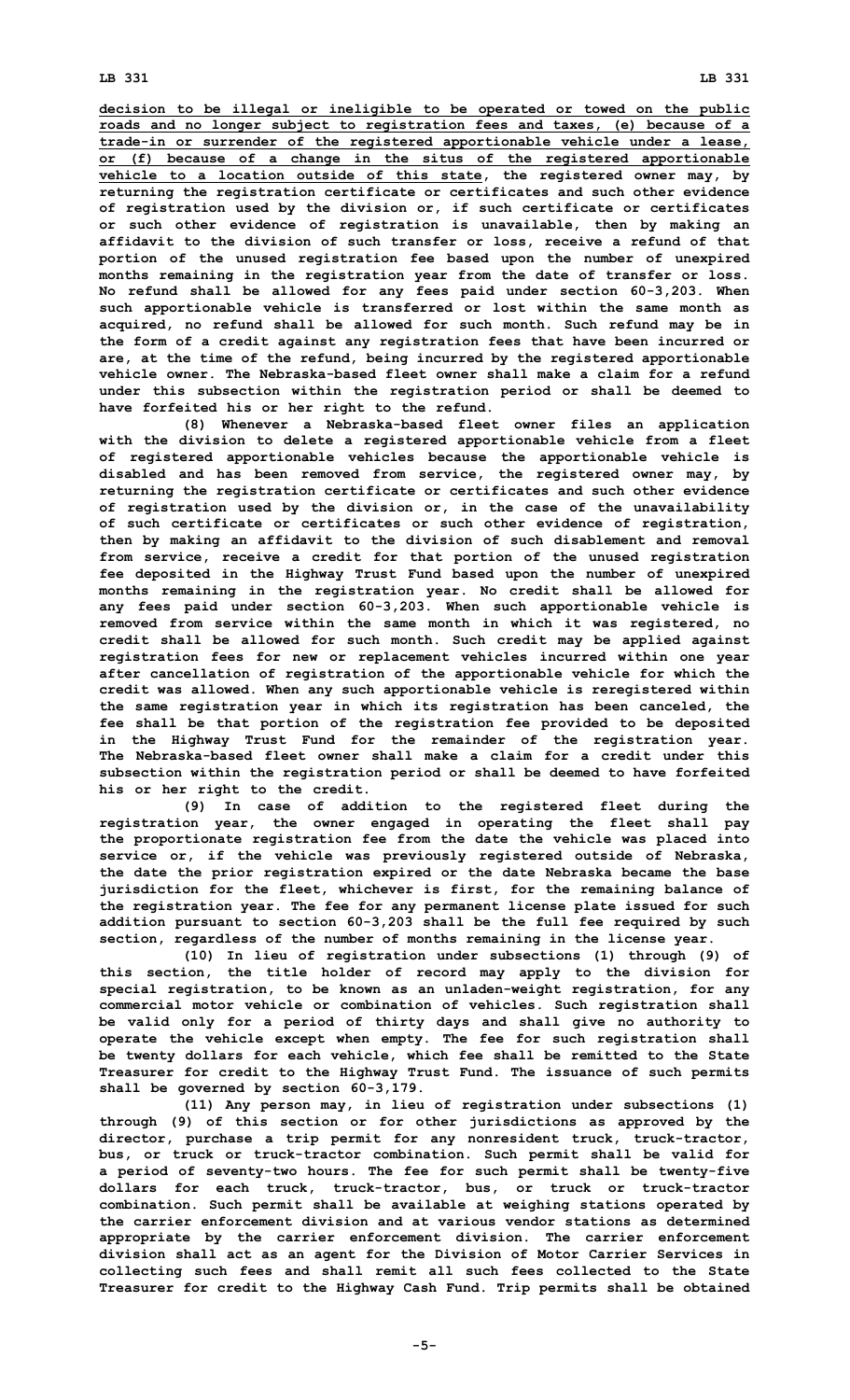**Sec. 6. Section 60-3,205, Revised Statutes Cumulative Supplement, 2008, is amended to read:**

**60-3,205 (1)(a) The director may suspend, revoke, cancel, or refuse to issue or renew <sup>a</sup> registration certificate under the International Registration Plan Act:**

**(i) If the applicant or certificate holder has had his or her license issued under the International Fuel Tax Agreement Act revoked or the director refused to issue or refused to renew such license; or**

**(ii) If the applicant or certificate holder is in violation of sections 75-348 to 75-358 or 75-392 to 75-399.**

**(b) Prior to taking action under this section, the director shall notify and advise the applicant or certificate holder of the proposed action and the reasons for such action in writing, by registered or certified mail, to his or her last-known business address as shown on the application for the certificate or renewal. The notice shall also include an advisement of the procedures in subdivision (c) of this subsection.**

**(c) The applicant or certificate holder may, within thirty days after the date of the mailing of the notice, petition the director for <sup>a</sup> hearing to contest the proposed action. The hearing shall be commenced in accordance with the rules and regulations adopted and promulgated by the department. If <sup>a</sup> petition is filed, the director shall, within twenty days after receipt of the petition, set <sup>a</sup> hearing date at which the applicant or certificate holder may show cause why the proposed action should not be taken. The director shall give the applicant or certificate holder reasonable notice of the time and place of the hearing. If the director's decision is adverse to the applicant or certificate holder, the applicant or certificate holder may appeal the decision in accordance with the Administrative Procedure Act.**

**(d) Except as provided in subsections (2) and (3) of this section, the filing of the petition shall stay any action by the director until <sup>a</sup> hearing is held and <sup>a</sup> final decision and order is issued.**

**(e) Except as provided in subsections (2) and (3) of this section, if no petition is filed at the expiration of thirty days after the date on which the notification was mailed, the director may take the proposed action described in the notice.**

**(f) If, in the judgment of the director, the applicant or certificate holder has complied with or is no longer in violation of the provisions for which the director took action under this subsection, the director may reinstate the registration certificate without delay.**

**(2)(a) The director may suspend, revoke, cancel, or refuse to issue or renew <sup>a</sup> registration certificate under the International Registration Plan Act or <sup>a</sup> license under the International Fuel Tax Agreement Act if the applicant, licensee, or certificate holder has issued to the department <sup>a</sup> check or draft which has been returned because of insufficient funds, no funds, or <sup>a</sup> stop-payment order. The director may take such action no sooner than seven days after the written notice required in subdivision (1)(b) of this section has been provided. Any petition to contest such action filed pursuant to subdivision (1)(c) of this section shall not stay such action of the director.**

**(b) If the director takes an action pursuant to this subsection, the director shall reinstate the registration certificate or license without delay upon the payment of certified funds by the applicant, licensee, or certificate holder for any fees due and reasonable administrative costs, not to exceed twenty-five dollars, incurred in taking such action.**

**(c) The rules, regulations, and orders of the director and the department that pertain to hearings commenced in accordance with this section and that are in effect prior to March 17, 2006, shall remain in effect, unless changed or eliminated by the director or the department, except for those portions involving <sup>a</sup> stay upon the filing of <sup>a</sup> petition to contest any action taken pursuant to this subsection, in which case this subsection shall supersede those provisions.**

**(3) Any person who receives notice from the director of action taken pursuant to subsection (1) or (2) of this section shall, within three business days, return such registration certificate and license plates to the department as provided in this section. If any person fails to return the registration certificate and license plates to the department, the department shall notify the Nebraska State Patrol that any such person is in violation of this section.**

**Sec. 7. Section 60-462.01, Revised Statutes Cumulative Supplement,**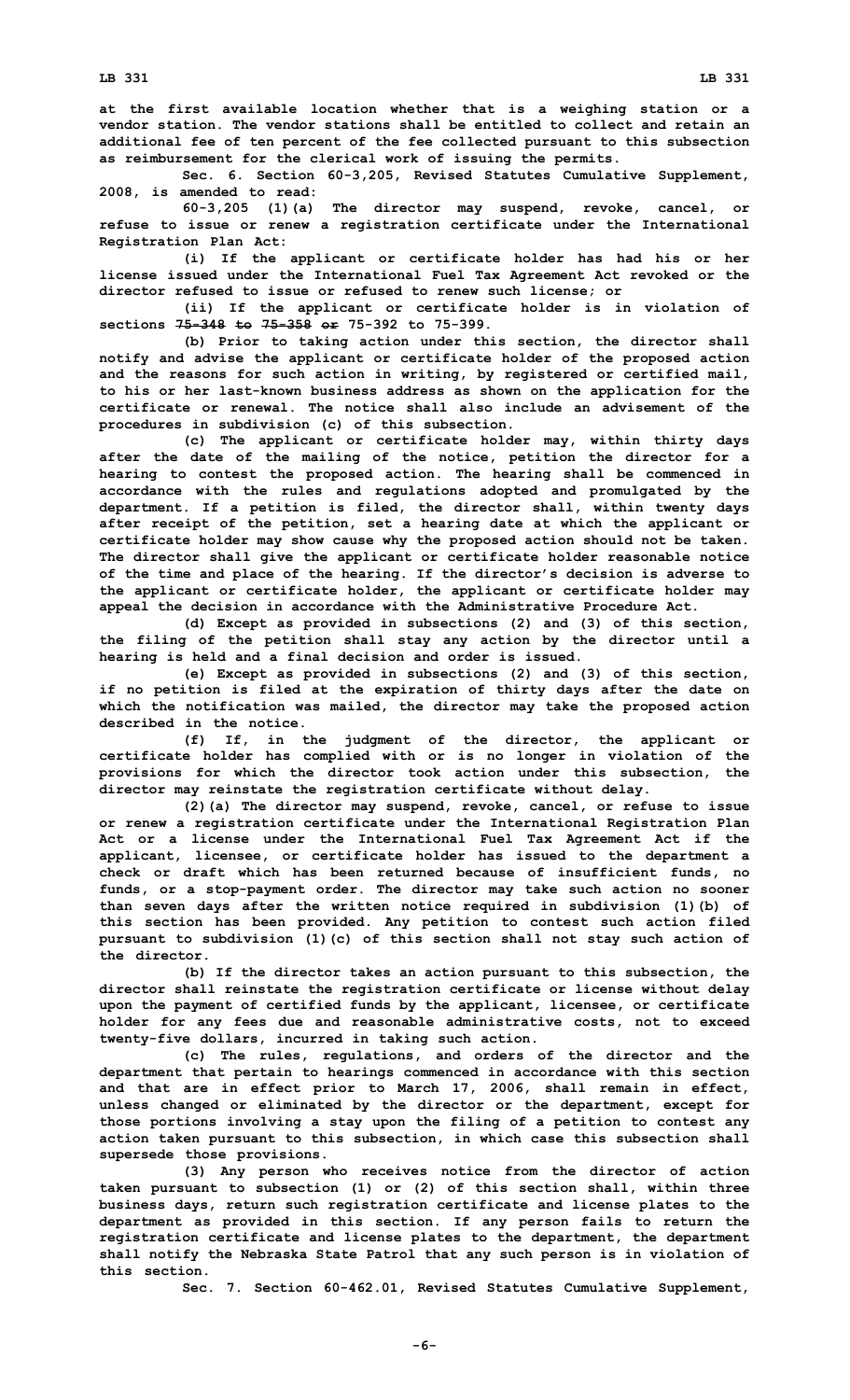**2008, is amended to read:**

**60-462.01 For purposes of the Motor Vehicle Operator's License Act, the following federal regulations are adopted as Nebraska law as they existed on January 1, 2008: 2009:**

**(1) Beginning on an implementation date designated by the director, the federal requirements for interstate shipment of etiologic agents, 42 C.F.R. part 72; and**

**(2) The parts, subparts, and sections of Title 49 of the Code of Federal Regulations, as referenced in the Motor Vehicle Operator's License Act.**

**Sec. 8. Section 60-462.02, Revised Statutes Cumulative Supplement, 2008, is amended to read:**

**60-462.02 It is the intent of the Legislature that the department develop, implement, and maintain processes for the issuance of operators' licenses and state identification cards designed to protect the identity of applicants for and holders of such licenses and cards and reduce identity theft, fraud, forgery, and counterfeiting to the maximum extent possible with respect to such licenses and cards. The director shall designate an implementation date for such processes which date is on or before April August 1, 2009. The department shall adopt security and technology practices to enhance the enrollment, production, data storage, and credentialing system of such licenses and cards in order to maximize the integrity of the process.**

**Sec. 9. Section 60-480.01, Revised Statutes Cumulative Supplement, 2008, is amended to read:**

**60-480.01 (1)(a) Undercover drivers' licenses may be issued to state, county, city, or village law enforcement agencies and shall be used only for legitimate criminal investigatory purposes. Undercover drivers' licenses may also be issued to the Nebraska State Patrol, the Game and Parks Commission, deputy state sheriffs employed by the Nebraska Brand Committee and State Fire Marshal for state law enforcement purposes, persons employed by the Tax Commissioner for state revenue enforcement purposes, the Department of Health and Human Services for the purposes of communicable disease control, the prevention and control of those communicable diseases which endanger the public health, the enforcement of drug control laws, or other investigation purposes, and the Department of Agriculture for special investigative purposes, and the Insurance Fraud Prevention Division of the Department of Insurance for investigative purposes. Undercover drivers' licenses are not for personal use.**

**(b) The director shall prescribe <sup>a</sup> form for agencies to apply for undercover drivers' licenses. The form shall include <sup>a</sup> space for the name and signature of the contact person for the requesting agency, <sup>a</sup> statement that the undercover drivers' licenses are to be used only for legitimate criminal investigatory purposes, and <sup>a</sup> statement that undercover drivers' licenses are not for personal use.**

**(2) The agency shall include the name and signature of the contact person for the agency on the form and pay the fees prescribed in section 60-4,115. If the undercover drivers' licenses will be used for the investigation of <sup>a</sup> specific event rather than for ongoing investigations, the agency shall designate on the form an estimate of the length of time the undercover drivers' licenses will be needed. The contact person in the agency shall sign the form and verify the information contained in the form.**

**(3) Upon receipt of <sup>a</sup> completed form, the director shall determine whether the undercover drivers' licenses will be used by an approved agency for <sup>a</sup> legitimate purpose pursuant to subsection (1) of this section. If the director determines that the undercover drivers' licenses will be used for such <sup>a</sup> purpose, he or she may issue the undercover drivers' licenses in the form and under the conditions he or she determines to be necessary. The decision of the director regarding issuance of undercover drivers' licenses is final.**

**(4) The Department of Motor Vehicles shall keep records pertaining to undercover drivers' licenses confidential, and such records shall not be subject to public disclosure. Any person who receives information pertaining to undercover drivers' licenses in the course of his or her employment and who discloses any such information to any unauthorized individual shall be guilty of a Class III misdemeanor.**

**(5) The contact person shall return the undercover drivers' licenses to the Department of Motor Vehicles if:**

**(a) The undercover drivers' licenses expire and are not renewed;**

**(b) The purpose for which the undercover drivers' licenses were issued has been completed or terminated;**

**(c) The persons for whom the undercover drivers' licenses were issued cease to be employees of the agency; or**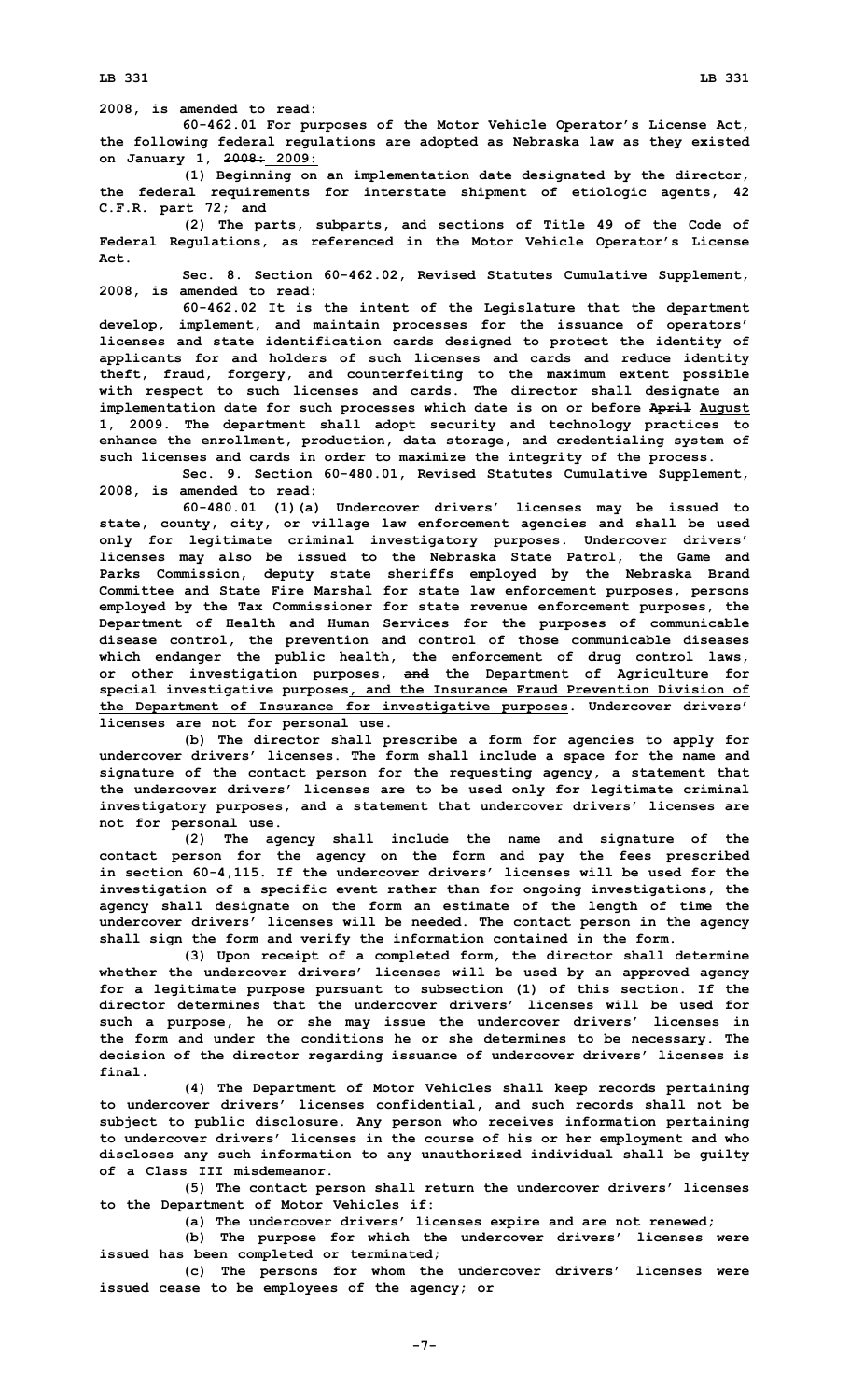**(d) The director requests their return.**

**Sec. 10. Section 60-4,147.02, Revised Statutes Cumulative Supplement, 2008, is amended to read:**

**60-4,147.02 No endorsement authorizing the driver to operate <sup>a</sup> commercial motor vehicle transporting hazardous materials shall be issued, renewed, or transferred by the Department of Motor Vehicles unless the endorsement is issued, renewed, or transferred in conformance with the requirements of section 1012 of the federal Uniting and Strengthening America by Providing Appropriate Tools Required to Intercept and Obstruct Terrorism Act of 2001, USA PATRIOT Act, 49 U.S.C. 5103a, including all amendments and federal rules and regulations adopted and promulgated pursuant thereto as of January 1, 2008, 2009, for the issuance of licenses to operate commercial motor vehicles transporting hazardous materials.**

**Sec. 11. Section 60-6,265, Revised Statutes Cumulative Supplement, 2008, is amended to read:**

**60-6,265 For purposes of sections 60-6,266 to 60-6,273, occupant protection system means <sup>a</sup> system utilizing <sup>a</sup> lap belt, <sup>a</sup> shoulder belt, or any combination of belts installed in <sup>a</sup> motor vehicle which (1) restrains drivers and passengers and (2) conforms to Federal Motor Vehicle Safety Standards, 49 C.F.R. 571.207, 571.208, 571.209, and 571.210, as such standards existed on January 1, 2008, 2009, or to the federal motor vehicle safety standards for passenger restraint systems applicable for the motor vehicle's model year.**

**Sec. 12. Section 60-6,267, Revised Statutes Cumulative Supplement, 2008, is amended to read:**

**60-6,267 (1) Any person in Nebraska who drives any motor vehicle which has or is required to have an occupant protection system shall ensure that:**

**(a) All children up to six years of age being transported by such vehicle use <sup>a</sup> child passenger restraint system of <sup>a</sup> type which meets Federal Motor Vehicle Safety Standard 213 as developed by the National Highway Traffic Safety Administration, as such standard existed on January 1, 2008, 2009, and which is correctly installed in such vehicle; and**

**(b) All children six years of age and less than eighteen years of age being transported by such vehicle use an occupant protection system.**

**This subsection shall apply to every motor vehicle which is equipped with an occupant protection system or is required to be equipped with restraint systems pursuant to Federal Motor Vehicle Safety Standard 208, as such standard existed on January 1, 2008, 2009, except taxicabs, mopeds, motorcycles, and any motor vehicle designated by the manufacturer as <sup>a</sup> 1963 year model or earlier which is not equipped with an occupant protection system.**

**(2) Whenever any licensed physician determines, through accepted medical procedures, that use of <sup>a</sup> child passenger restraint system by <sup>a</sup> particular child would be harmful by reason of the child's weight, physical condition, or other medical reason, the provisions of subsection (1) of this section shall be waived. The driver of any vehicle transporting such <sup>a</sup> child shall carry on his or her person or in the vehicle <sup>a</sup> signed written statement of the physician identifying the child and stating the grounds for such waiver.**

**(3) The drivers of authorized emergency vehicles shall not be subject to the requirements of subsection (1) of this section when operating such authorized emergency vehicles pursuant to their employment.**

**(4) <sup>A</sup> driver of <sup>a</sup> motor vehicle shall not be subject to the requirements of subsection (1) of this section if the motor vehicle is being operated in <sup>a</sup> parade or exhibition and the parade or exhibition is being conducted in accordance with applicable state law and local ordinances and resolutions.**

**(5) The Department of Motor Vehicles shall develop and implement an ongoing statewide public information and education program regarding the use of child passenger restraint systems and occupant protection systems and the availability of distribution and discount programs for child passenger restraint systems.**

**(6) All persons being transported by <sup>a</sup> motor vehicle operated by <sup>a</sup> holder of <sup>a</sup> provisional operator's permit or <sup>a</sup> school permit shall use such motor vehicle's occupant protection system.**

**Sec. 13. Section 66-1406.02, Revised Statutes Cumulative Supplement, 2008, is amended to read:**

**66-1406.02 (1) The director may suspend, revoke, cancel, or refuse to issue or renew <sup>a</sup> license under the International Fuel Tax Agreement Act:**

**(a) If the applicant's or licensee's registration certificate issued pursuant to the International Registration Plan Act has been suspended, revoked, or canceled or the director refused to issue or renew such**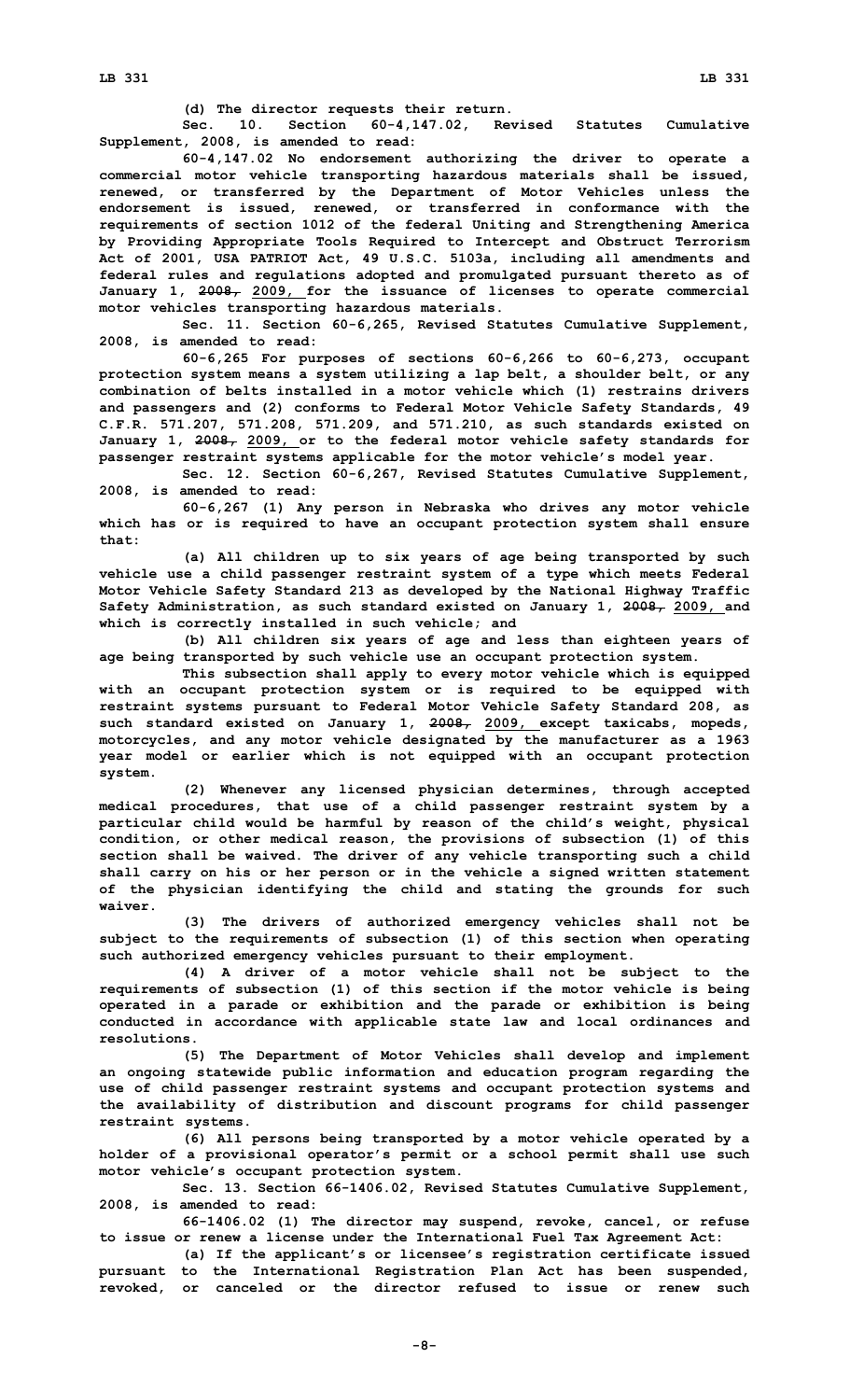**certificate;**

**(b) If the applicant or licensee is in violation of sections 75-348 to 75-358 or 75-392 to 75-399;**

**(c) If the applicant's or licensee's security has been canceled;**

**(d) If the applicant or licensee failed to provide additional security as required;**

**(e) If the applicant or licensee failed to file any report or return required by the motor fuel laws, filed an incomplete report or return required by the motor fuel laws, did not file any report or return required by the motor fuel laws electronically, or did not file <sup>a</sup> report or return required by the motor fuel laws on time;**

**(f) If the applicant or licensee failed to pay taxes required by the motor fuel laws due within the time provided;**

**(g) If the applicant or licensee filed any false report, return, statement, or affidavit, required by the motor fuel laws, knowing it to be false;**

**(h) If the applicant or licensee would no longer be eligible to obtain <sup>a</sup> license; or**

**(i) If the applicant or licensee committed any other violation of the International Fuel Tax Agreement Act or the rules and regulations adopted and promulgated under the act.**

**(2) Prior to taking any action pursuant to subsection (1) of this section, the director shall notify and advise the applicant or licensee of the proposed action and the reasons for such action in writing, by registered or certified mail, to his or her last-known business address as shown on the application or license. The notice shall also include an advisement of the procedures in subsection (3) of this section.**

**(3) The applicant or licensee may, within thirty days after the mailing of the notice, petition the director in writing for <sup>a</sup> hearing to contest the proposed action. The hearing shall be commenced in accordance with the rules and regulations adopted and promulgated by the Department of Motor Vehicles. If <sup>a</sup> petition is filed, the director shall, within twenty days after receipt of the petition, set <sup>a</sup> hearing date at which the applicant or licensee may show cause why the proposed action should not be taken. The director shall give the applicant or licensee reasonable notice of the time and place of the hearing. If the director's decision is adverse to the applicant or licensee, the applicant or licensee may appeal the decision in accordance with the Administrative Procedure Act.**

**(4) Except as provided in subsection (2) of section 60-3,205 and subsection (8) of this section, the filing of the petition shall stay any action by the director until <sup>a</sup> hearing is held and <sup>a</sup> final decision and order is issued.**

**(5) Except as provided in subsection (2) of section 60-3,205 and subsection (8) of this section, if no petition is filed at the expiration of thirty days after the date on which the notification was mailed, the director may take the proposed action described in the notice.**

**(6) Except as provided in subsection (2) of section 60-3,205 and subsection (8) of this section, if, in the judgment of the director, the applicant or licensee has complied with or is no longer in violation of the provisions for which the director took action under this section, the director may reinstate the license without delay. An applicant for reinstatement, issuance, or renewal of <sup>a</sup> license within three years after the date of suspension, revocation, cancellation, or refusal to issue or renew shall submit a fee of one hundred dollars to the director. The director shall remit the fee to the State Treasurer for credit to the Highway Cash Fund.**

**(7) Suspension of, revocation of, cancellation of, or refusal to issue or renew <sup>a</sup> license by the director shall not relieve any person from making or filing the reports or returns required by the motor fuel laws in the manner or within the time required.**

**(8) Any person who receives notice from the director of action taken pursuant to subsection (1) of this section shall, within three business days, return such registration certificate and license plates issued pursuant to section 60-3,198 to the department. If any person fails to return the registration certificate and license plates to the department, the department shall notify the Nebraska State Patrol that any such person is in violation of this section.**

**Sec. 14. Section 75-301, Reissue Revised Statutes of Nebraska, is amended to read:**

**75-301 (1) It is the policy of the Legislature to comply with the laws of the United States, to promote uniformity of regulation, to prevent motor vehicle accidents, deaths, and injuries, to protect the public safety, to reduce redundant regulation, to promote financial responsibility on the**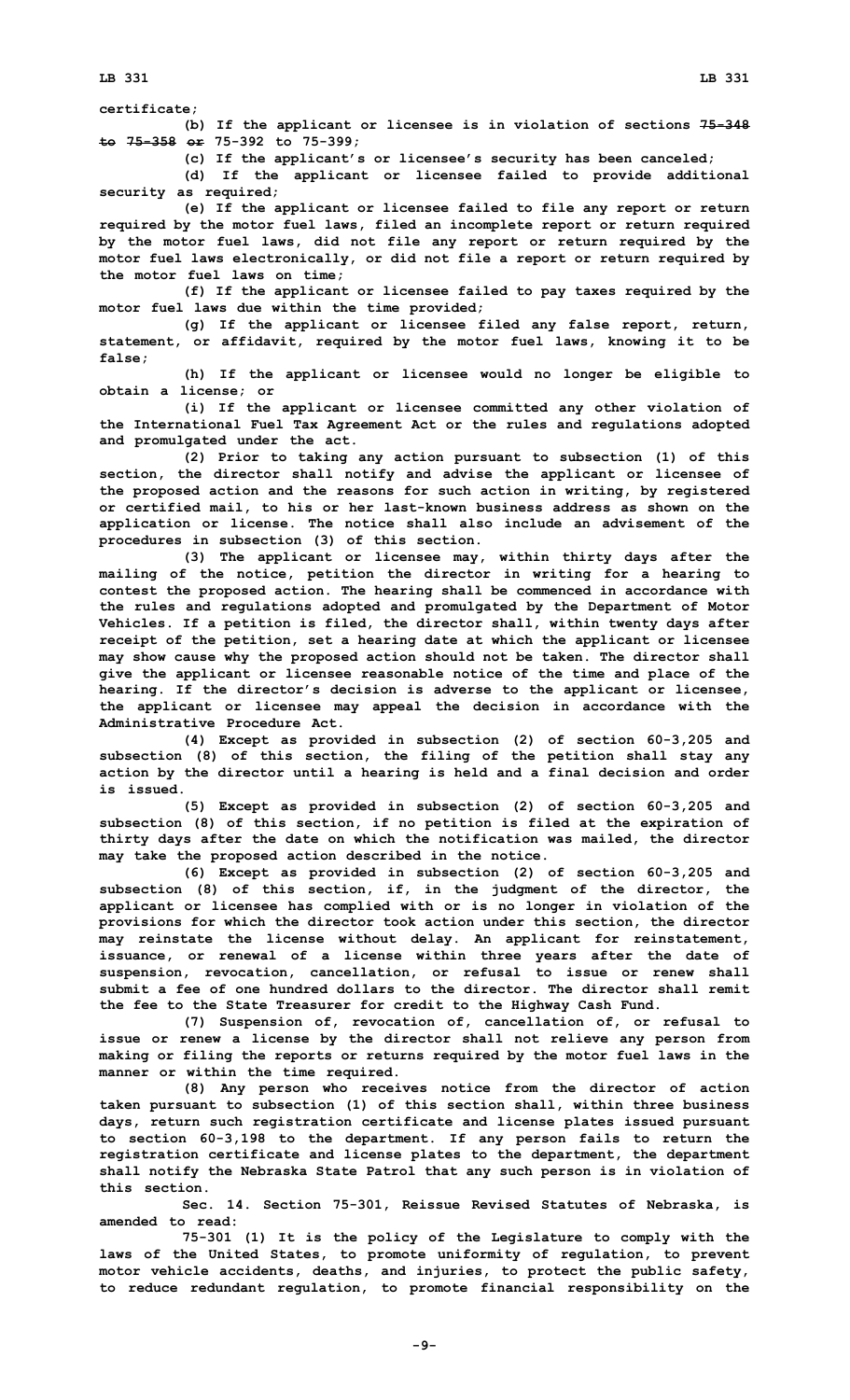**part of all motor carriers operating in and through the state, and to foster the development, coordination, and preservation of <sup>a</sup> safe, sound, adequate, and productive motor carrier system which is vital to the economy of the state.**

**(2) It is the policy of the Legislature to (a) regulate transportation by motor carriers of passengers and household goods in intrastate commerce upon the public highways of Nebraska in such manner as to recognize and preserve the inherent advantages of and foster sound economic conditions in such transportation and among such carriers, in the public interest, (b) promote adequate economical and efficient service by motor carriers and reasonable charges therefor without unjust discrimination, undue preferences or advantages, and unfair or destructive competitive practices, (c) improve the relations between and coordinate transportation by and regulation of such motor carriers and other carriers, (d) develop and preserve <sup>a</sup> highway transportation system properly adapted to the needs of the commerce of Nebraska, (e) cooperate with the several states and the duly authorized officials thereof, and (f) cooperate with the United States Government in the administration and enforcement of the single state insurance registration system. unified carrier registration plan and agreement.**

**The commission, the Division of Motor Carrier Services, and the carrier enforcement division shall enforce all provisions of section 75-126 and Chapter 75, article 3, so as to promote, encourage, and ensure <sup>a</sup> safe, dependable, responsive, and adequate transportation system for the public as <sup>a</sup> whole.**

**Sec. 15. Section 75-363, Revised Statutes Cumulative Supplement, 2008, is amended to read:**

**75-363 (1) The parts, subparts, and sections of Title 49 of the Code of Federal Regulations listed below, as modified in this section, or any other parts, subparts, and sections referred to by such parts, subparts, and sections, in existence and effective as of January 1, 2008, 2009, are adopted as Nebraska law.**

**(2) Except as otherwise provided in this section, the regulations shall be applicable to:**

**(a) All motor carriers, drivers, and vehicles to which the federal regulations apply; and**

**(b) All motor carriers transporting persons or property in intrastate commerce to include:**

**(i) All vehicles of such motor carriers with <sup>a</sup> gross vehicle weight rating, gross combination weight rating, gross vehicle weight, or gross combination weight over ten thousand pounds;**

**(ii) All vehicles of such motor carriers designed or used to transport more than eight passengers, including the driver, for compensation, or designed or used to transport more than fifteen passengers, including the driver, and not used to transport passengers for compensation;**

**(iii) All vehicles of such motor carriers transporting hazardous materials required to be placarded pursuant to section 75-364; and**

**(iv) All drivers of such motor carriers if the drivers are operating <sup>a</sup> commercial motor vehicle as defined in section 60-465 which requires <sup>a</sup> commercial driver's license.**

**(3) The Legislature hereby adopts, as modified in this section, the following parts of Title 49 of the Code of Federal Regulations:**

**(a) Part 382—Controlled Substances And Alcohol Use And Testing;**

**(b) Part 385—Safety Fitness Procedures;**

**(c) Part 387—Minimum Levels of Financial Responsibility for Motor Carriers;**

**(d) Part 390—Federal Motor Carrier Safety Regulations; General;**

**(e) Part 391—Qualifications Of Drivers And Longer Combination Vehicle (LCV) Driver Instructors;**

**(f) Part 392—Driving Of Commercial Motor Vehicles;**

**(g) Part 393—Parts And Accessories Necessary For Safe Operation;**

**(h) Part 395—Hours Of Service Of Drivers;**

**(i) Part 396—Inspection, Repair, And Maintenance;**

**(j) Part 397—Transportation Of Hazardous Materials; Driving And Parking Rules; and**

**(k) Part 398—Transportation Of Migrant Workers.**

**(4) The provisions of subpart E—Physical Qualifications And Examinations of 49 C.F.R. part 391—Qualifications Of Drivers And Longer Combination Vehicle (LCV) Driver Instructors shall not apply to any driver subject to this section who: (a) Operates <sup>a</sup> commercial motor vehicle exclusively in intrastate commerce; and (b) holds, or has held, <sup>a</sup> commercial driver's license issued by this state prior to July 30, 1996.**

**(5) The regulations adopted in subsection (3) of this section shall**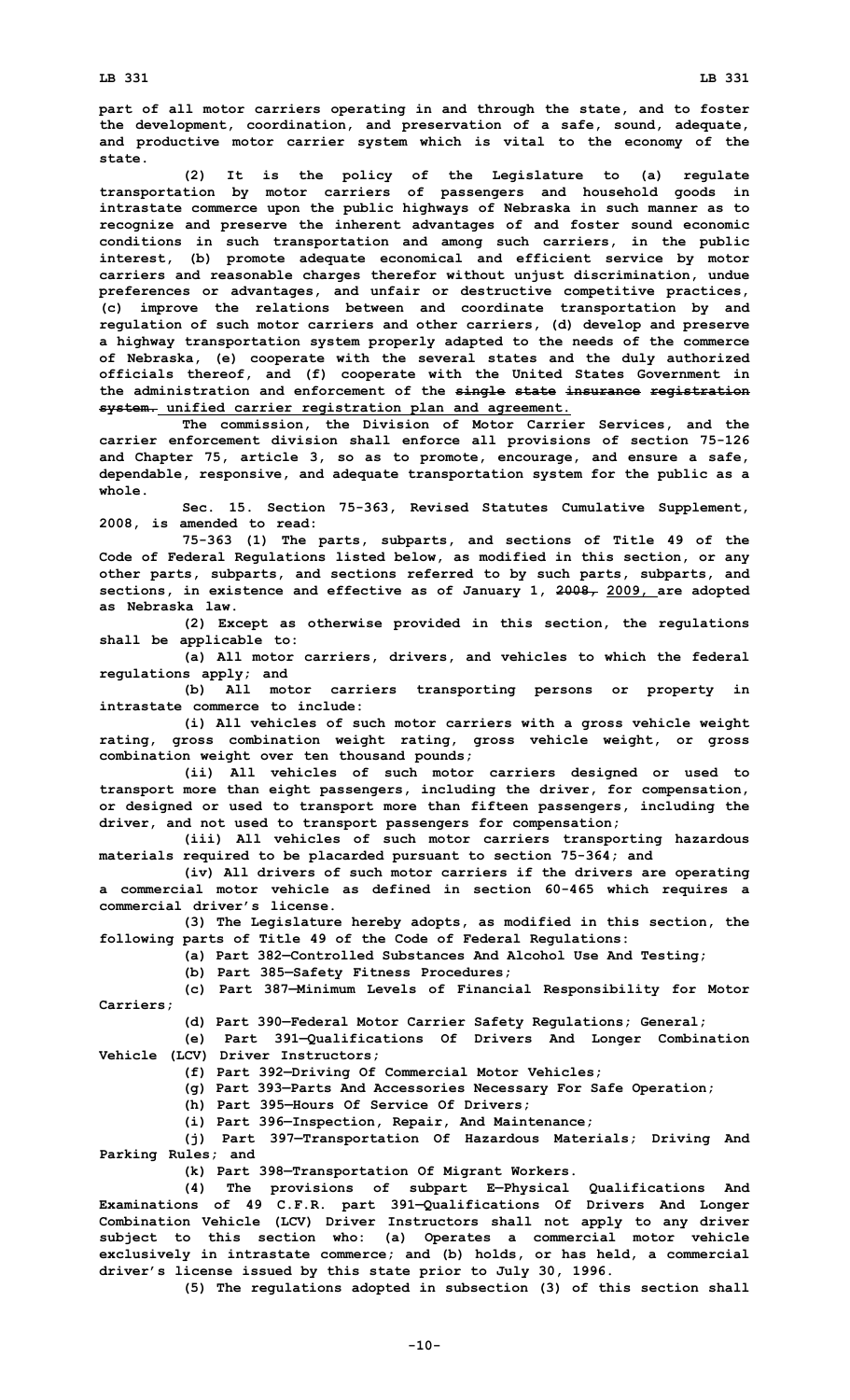**of 49 C.F.R. chapter III shall not apply to drivers of farm trucks registered pursuant to section 60-3,146 and operated solely in intrastate commerce:**

- **(a) All of part 391;**
- **(b) Section 395.8 of part 395; and**
- **(c) Section 396.11 of part 396.**

**(6) For purposes of this section, intrastate motor carriers shall not include any motor carrier or driver excepted from 49 C.F.R. chapter III by section 390.3(f) of part 390 or any nonprofit entity, operating solely in intrastate commerce, organized for the purpose of furnishing electric service.**

**(7) Part 395—Hours Of Service Of Drivers shall apply to motor carriers and drivers who engage in intrastate commerce as defined in section 75-362, except that no motor carrier who engages in intrastate commerce shall permit or require any driver used by it to drive nor shall any driver drive:**

**(a) More than twelve hours following eight consecutive hours off duty; or**

**(b) For any period after having been on duty sixteen hours following eight consecutive hours off duty.**

**No motor carrier who engages in intrastate commerce shall permit or require <sup>a</sup> driver of <sup>a</sup> commercial motor vehicle, regardless of the number of motor carriers using the driver's services, to drive, nor shall any driver of <sup>a</sup> commercial motor vehicle drive, for any period after:**

**(i) Having been on duty seventy hours in any seven consecutive days if the employing motor carrier does not operate every day of the week; or**

**(ii) Having been on duty eighty hours in any period of eight consecutive days if the employing motor carrier operates motor vehicles every day of the week.**

**(8) Part 395—Hours Of Service Of Drivers, as adopted in subsections (3) and (7) of this section, shall not apply to drivers transporting agricultural commodities or farm supplies for agricultural purposes when the transportation of such commodities or supplies occurs within a one-hundred-air-mile radius of the source of the commodities or the distribution point for the supplies when such transportation occurs during the period beginning on February 15 up to and including December 15 of each calendar year.**

**(9) 49 C.F.R. 390.21—Marking Of Commercial Motor Vehicles shall not apply to farm trucks and farm truck-tractors registered pursuant to section 60-3,146 and operated solely in intrastate commerce.**

**(10) 49 C.F.R. 392.9a—Operating Authority shall not apply to Nebraska motor carriers operating commercial motor vehicles solely in intrastate commerce.**

**(11) No motor carrier shall permit or require <sup>a</sup> driver of <sup>a</sup> commercial motor vehicle to violate, and no driver of <sup>a</sup> commercial motor vehicle shall violate, any out-of-service order.**

**Sec. 16. Section 75-364, Revised Statutes Cumulative Supplement, 2008, is amended to read:**

**75-364 (1) The parts, subparts, and sections of Title 49 of the Code of Federal Regulations listed below, or any other parts, subparts, and sections referred to by such parts, subparts, and sections, in existence and effective as of January 1, 2008, 2009, are adopted as part of Nebraska law and, except as provided in subsections (2) and (3) of this section, shall be applicable to all motor carriers whether engaged in interstate or intrastate commerce, drivers of such motor carriers, and vehicles of such motor carriers:**

**(a) Part 107—Hazardous Materials Program Procedures, subpart F—Registration Of Cargo Tank And Cargo Tank Motor Vehicle Manufacturers, Assemblers, Repairers, Inspectors, Testers, and Design Certifying Engineers;**

**(b) Part 107—Hazardous Materials Program Procedures, subpart G—Registration Of Persons Who Offer Or Transport Hazardous Materials;**

**(c) Part 171—General Information, Regulations, And Definitions;**

**(d) Part 172—Hazardous Materials Table, Special Provisions, Hazardous Materials Communications, Emergency Response Information, and Training Requirements;**

**(e) Part 173—Shippers—General Requirements For Shipments And Packagings;**

**(f) Part 177—Carriage By Public Highway;**

**(g) Part 178—Specifications For Packagings; and**

**(h) Part 180—Continuing Qualification And Maintenance Of Packagings.**

**(2) Agricultural operations exceptions:**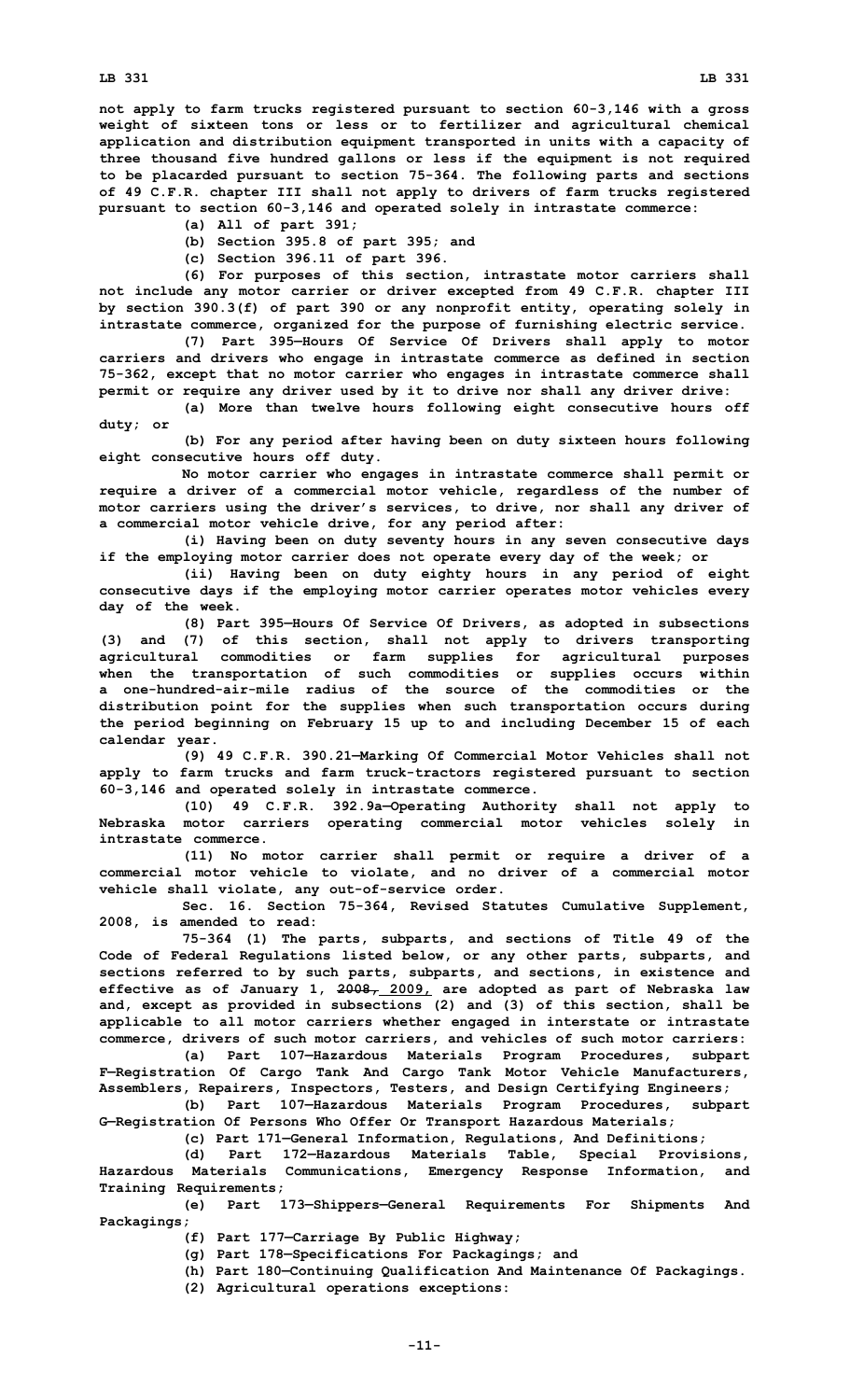**(a) The transportation of an agricultural product other than <sup>a</sup> Class 2 material (Compressed Gases) as defined in 49 C.F.R. 171.8, over roads, other than the National System of Interstate and Defense Highways, between fields of the same farm, is excepted from subsection (1) of this section when:**

**(i) The agricultural product is transported by <sup>a</sup> farmer who is an intrastate private motor carrier; and**

**(ii) The movement of the agricultural product conforms to all other laws in effect on or before July 1, 1998, and 49 C.F.R. 173.24, 173.24a, and 173.24b;**

**(b) The transportation of an agricultural product to or from <sup>a</sup> farm, within one hundred fifty miles of the farm, is excepted from the requirements in 49 C.F.R. part 172, subparts G (emergency response information) and <sup>H</sup> (training), and from the specific packaging requirements of subsection (1) of this section when:**

**(i) The agricultural product is transported by <sup>a</sup> farmer who is an intrastate private motor carrier;**

**(ii) The total amount of agricultural product being transported on <sup>a</sup> single vehicle does not exceed:**

**(A) Sixteen thousand ninety-four pounds of ammonium nitrate fertilizer properly classed as Division 5.1, PGIII, in <sup>a</sup> bulk packaging; or**

**(B) Five hundred two gallons for liquids or gases, or five thousand seventy pounds for solids, of any other agricultural product;**

**(iii) The packaging conforms to the requirements of state law and is specifically authorized for transportation of the agricultural product by state law and such state law has been in effect on or before July 1, 1998; and**

**(iv) Each person having any responsibility for transporting the agricultural product or preparing the agricultural product for shipment has been instructed in the applicable requirements of the parts, subparts, and sections of Title 49 of the Code of Federal Regulations adopted in this section; and**

**(c) Formulated liquid agricultural products in specification packagings of fifty-eight-gallon capacity or less, with closures manifolded to <sup>a</sup> closed mixing system and equipped with positive dry disconnect devices, may be transported by <sup>a</sup> private motor carrier between <sup>a</sup> final distribution point and an ultimate point of application or for loading aboard an airplane for aerial application.**

**(3) Exceptions for nonspecification packagings used in intrastate transportation:**

**(a) Nonspecification cargo tanks for petroleum products: Notwithstanding requirements for specification packagings in 49 C.F.R. part 173, subpart F, and 49 C.F.R. parts 178 and 180, <sup>a</sup> nonspecification metal tank permanently secured to <sup>a</sup> transport vehicle and protected against leakage or damage in the event of <sup>a</sup> turnover, having <sup>a</sup> capacity of less than three thousand five hundred gallons, may be used by an intrastate motor carrier for transportation of <sup>a</sup> flammable liquid petroleum product in accordance with subdivision (c) of this subsection;**

**(b) Permanently secured nonbulk tanks for petroleum products: Notwithstanding requirements for specification packagings in 49 C.F.R. part 173, subpart F, and 49 C.F.R. parts 178 and 180, <sup>a</sup> nonspecification metal tank permanently secured to <sup>a</sup> transport vehicle and protected against leakage or damage in the event of <sup>a</sup> turnover, having <sup>a</sup> capacity of less than one hundred nineteen gallons, may be used by an intrastate motor carrier for transportation of <sup>a</sup> flammable liquid petroleum product in accordance with subdivision (c) of this subsection; and**

**(c) Additional requirements: <sup>A</sup> packaging used pursuant to subdivision (a) or (b) of this subsection must:**

**(i) Be operated by an intrastate motor carrier and in use as <sup>a</sup> packaging for hazardous material before July 1, 1998;**

**(ii) Be operated in conformance with the requirements of the State of Nebraska;**

**(iii) Be specifically authorized by state law in effect before July 1, 1998, for use as <sup>a</sup> packaging for the hazardous material being transported and by 49 C.F.R. 173.24, 173.24a, and 173.24b;**

**(iv) Be offered for transportation and transported in conformance with all other applicable requirements of the hazardous material regulations;**

**(v) Not be used to transport <sup>a</sup> flammable cryogenic liquid, hazardous substance, hazardous waste, or marine pollutant as defined in 49 C.F.R. 171.8; and**

**(vi) On and after July 1, 2000, for <sup>a</sup> tank authorized under subdivision (a) or (b) of this subsection, conform to all requirements in 49 C.F.R. part 180, except for 49 C.F.R. 180.405(g), in the same manner as required for <sup>a</sup> United States Department of Transportation specification MC306**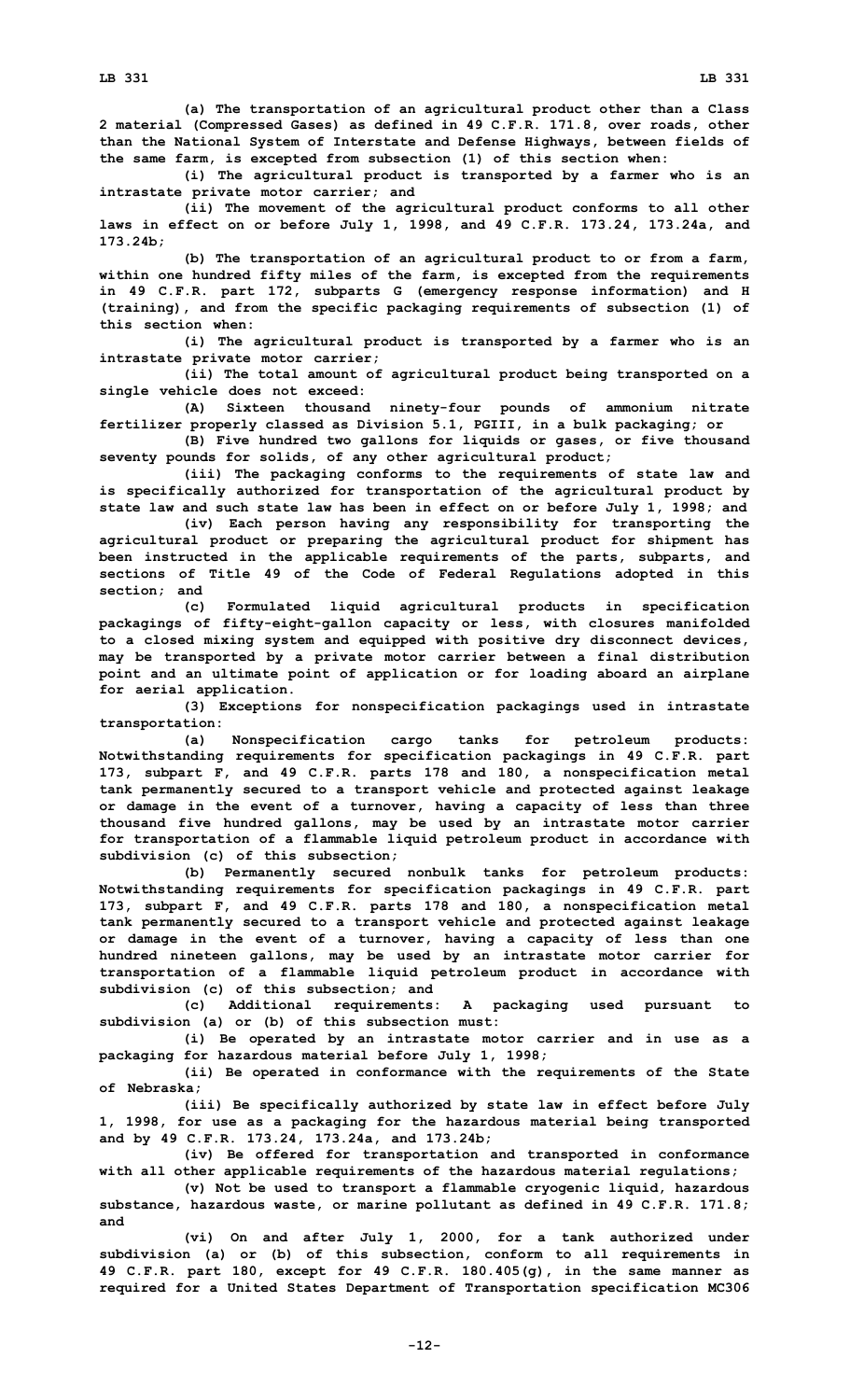**cargo tank motor vehicle.**

**(4) For purposes of this section:**

**(a) Agricultural product means <sup>a</sup> hazardous material, other than <sup>a</sup> hazardous waste, whose end use directly supports the production of an agricultural commodity, including, but not limited to, <sup>a</sup> fertilizer, pesticide, soil amendment, or fuel. An agricultural product is limited to <sup>a</sup> material in Class 3 (Flammable Liquids), Class 8 (Corrosives), or Class 9 (Miscellaneous), Division 2.1 (Flammable Gas), Division 2.2 (Nonflammable Gas), Division 5.1 (Oxidizers), or Division 6.1 (Poisons), or an ORM-D material (Consumer Commodity), as defined in 49 C.F.R. 171.8;**

**(b) Bulk package means <sup>a</sup> packaging, including <sup>a</sup> transport vehicle or freight container, in which hazardous materials are loaded with no other intermediate form of containment and which has:**

**(i) <sup>A</sup> maximum capacity greater than one hundred nineteen gallons as <sup>a</sup> receptacle for <sup>a</sup> liquid;**

**(ii) <sup>A</sup> maximum net mass greater than eight hundred eighty-two pounds and <sup>a</sup> maximum capacity greater than one hundred nineteen gallons as <sup>a</sup> receptacle for <sup>a</sup> solid; or**

**(iii) <sup>A</sup> water capacity greater than one thousand pounds as <sup>a</sup> receptacle for <sup>a</sup> gas, pursuant to standards set forth in 49 C.F.R. 173.115;**

**(c) Farmer means <sup>a</sup> person engaged in the production or raising of crops, poultry, or livestock; and**

**(d) Private motor carrier means <sup>a</sup> person or persons engaged in the transportation of persons or product while in commerce, but not for hire.**

**Sec. 17. Section 75-369.03, Revised Statutes Cumulative Supplement, 2008, is amended to read:**

**75-369.03 (1) The Superintendent of Law Enforcement and Public Safety may issue an order imposing <sup>a</sup> civil penalty against <sup>a</sup> motor carrier transporting persons or property in interstate commerce for <sup>a</sup> violation of sections 75-348 to 75-358 or 75-392 to 75-399 or against <sup>a</sup> motor carrier transporting persons or property in intrastate commerce for <sup>a</sup> violation or violations of section 75-363 or 75-364 based upon an inspection conducted pursuant to section 75-366 in an amount which shall not exceed five hundred dollars for any single violation in any proceeding or series of related proceedings against any person or motor carrier as defined in 49 C.F.R. part 390.5 as adopted in section 75-363.**

**(2) The superintendent shall issue an order imposing <sup>a</sup> civil penalty in an amount not to exceed ten thousand dollars against <sup>a</sup> motor carrier transporting persons or property in interstate commerce for <sup>a</sup> violation of subsection (3) of section 60-4,162 based upon <sup>a</sup> conviction of such <sup>a</sup> violation.**

**(3) The superintendent shall issue an order imposing <sup>a</sup> civil penalty against <sup>a</sup> driver operating <sup>a</sup> commercial motor vehicle, as defined in section 60-465, that requires <sup>a</sup> commercial driver's license, in violation of an out-of-service order. The civil penalty shall be in an amount not less than two thousand five hundred dollars but not more than five thousand dollars for a first violation and not less than five thousand one dollars but not more than seven thousand five hundred dollars for <sup>a</sup> second or subsequent violation.**

**(4) The superintendent shall issue an order imposing <sup>a</sup> civil penalty against <sup>a</sup> motor carrier who knowingly allows, requires, permits, or authorizes the operation of <sup>a</sup> commercial motor vehicle, as defined in section 60-465, that requires <sup>a</sup> commercial driver's license, in violation of an out-of-service order. The civil penalty shall be not less than two thousand seven hundred fifty dollars but not more than twenty-five thousand dollars per violation.**

**(5) Upon the discovery of any violation by <sup>a</sup> motor carrier transporting persons or property in interstate commerce of section 75-307, 75-363, or 75-364 or sections 75-392 to 75-399 based upon an inspection conducted pursuant to section 75-366, the superintendent shall immediately refer such violation to the appropriate federal agency for disposition, and upon the discovery of any violation by <sup>a</sup> motor carrier transporting persons or property in intrastate commerce of section 75-307 based upon such inspection, the superintendent shall refer such violation to the Public Service Commission for disposition.**

**Sec. 18. Section 75-386, Revised Statutes Cumulative Supplement, 2008, is amended to read:**

**75-386 The Division of Motor Carrier Services shall:**

**(1) Foster, promote, and preserve the motor carrier industry of the State of Nebraska;**

**(2) Protect and promote the public health and welfare of the citizens of the state by ensuring that the motor carrier industry is operated in an efficient and safe manner;**

**(3) Promote and provide for efficient and uniform governmental**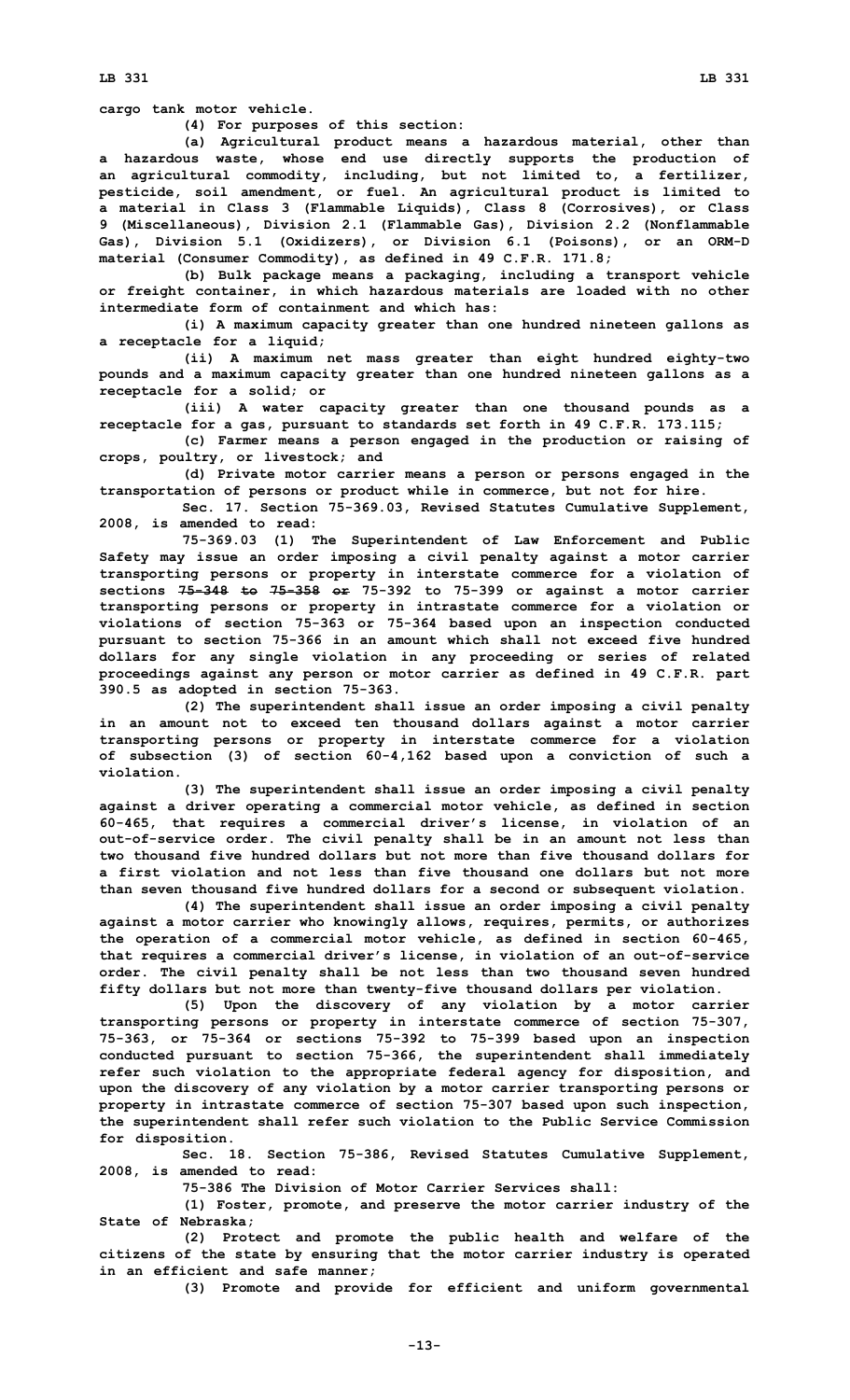**LB 331 LB 331**

**oversight of the motor carrier industry;**

**(4) Promote financial responsibility on the part of motor carriers operating in and through the State of Nebraska;**

**(5) Administer all provisions of the International Fuel Tax Agreement Act, the International Registration Plan Act, and the single state insurance registration system unified carrier registration plan and agreement pursuant to sections 75-348 to 75-358 or 75-392 to 75-399;**

**(6) Provide for the issuance of certificates of title to apportioned registered motor vehicles as provided for by subsection (6) of section 60-144; and**

**(7) Carry out such other duties and responsibilities as directed by the Legislature.**

**Sec. 19. Section 75-393, Revised Statutes Cumulative Supplement, 2008, is amended to read:**

**75-393 (1) On and after the date the United States Secretary of Transportation establishes the Unified Carrier Registration System in accordance with the Unified Carrier Registration Act of 2005, 49 U.S.C. 13908, as such act existed on January 1, 2007, the director may designate <sup>a</sup> date to begin enforcement of such act in this state.**

**(2) The director may participate in the unified carrier registration plan and agreement pursuant to the Unified Carrier Registration Act of 2005, 49 U.S.C. 13908, as the act existed on January 1, 2009, and may file on behalf of this state the plan required by such plan and agreement for enforcement of the act in this state.**

**Sec. 20. Section 75-394, Revised Statutes Cumulative Supplement, 2008, is amended to read:**

**75-394 (1) On and after the date designated by the director pursuant to section 75-393, no No foreign or domestic motor carrier, private carrier, leasing company, broker, or freight forwarder shall operate any motor vehicle on <sup>a</sup> highway of this state or in interstate commerce without first being registered in this state or another jurisdiction pursuant to the unified carrier registration plan and agreement and having paid all fees required under the unified carrier registration plan and agreement for such registration. A motor carrier, private carrier, leasing company, broker, or freight forwarder with its principal place of business in this state shall register in this state with and pay its required registration fees to the division. The division shall remit the fees to the State Treasurer for credit to the General Fund.**

**(2) On and after the date designated by the director pursuant to section 75-393, the The division may accept the registration of and fees required from <sup>a</sup> foreign or domestic motor carrier, private carrier, leasing company, broker, or freight forwarder that maintains an office in this state but does not have its principal place of business in the United States or that maintains an office in this state but has its principal place of business in another jurisdiction that does not participate in the unified carrier registration plan and agreement. The division shall remit the fees to the State Treasurer for credit to the General Fund.**

**Sec. 21. Section 75-396, Revised Statutes Cumulative Supplement, 2008, is amended to read:**

**75-396 On and after the date designated by the director pursuant to section 75-393 the The director may adopt and promulgate rules and regulations to carry out the unified carrier registration plan and agreement.**

**Sec. 22. Section 75-397, Revised Statutes Cumulative Supplement, 2008, is amended to read:**

**75-397 On and after the date designated by the director pursuant to section 75-393, the The director may prescribe the appropriate forms and implement the appropriate electronic systems to allow filings with the division pursuant to the unified carrier registration plan and agreement.**

**Sec. 23. Section 75-398, Revised Statutes Cumulative Supplement, 2008, is amended to read:**

**75-398 On and after the date designated by the director pursuant to section 75-393, any Any foreign or domestic motor carrier, private carrier, leasing company, broker, or freight forwarder operating any motor vehicle in violation of sections 75-392 to 75-399, any rule or regulation adopted and promulgated pursuant to such sections, or any order of the division issued pursuant to such sections is guilty of <sup>a</sup> Class IV misdemeanor and shall also be subject to section 75-369.03. Each day of the violation constitutes <sup>a</sup> separate offense.**

**Sec. 24. Sections 2 and 25 of this act become operative on January 1, 2010. Sections 1, 3, 4, 5, 6, 7, 9, 10, 11, 12, 13, 14, 15, 16, 17, 18, 19, 20, 21, 22, 23, 26, and 28 of this act become operative three calendar months after the adjournment of this legislative session. The other sections of this**